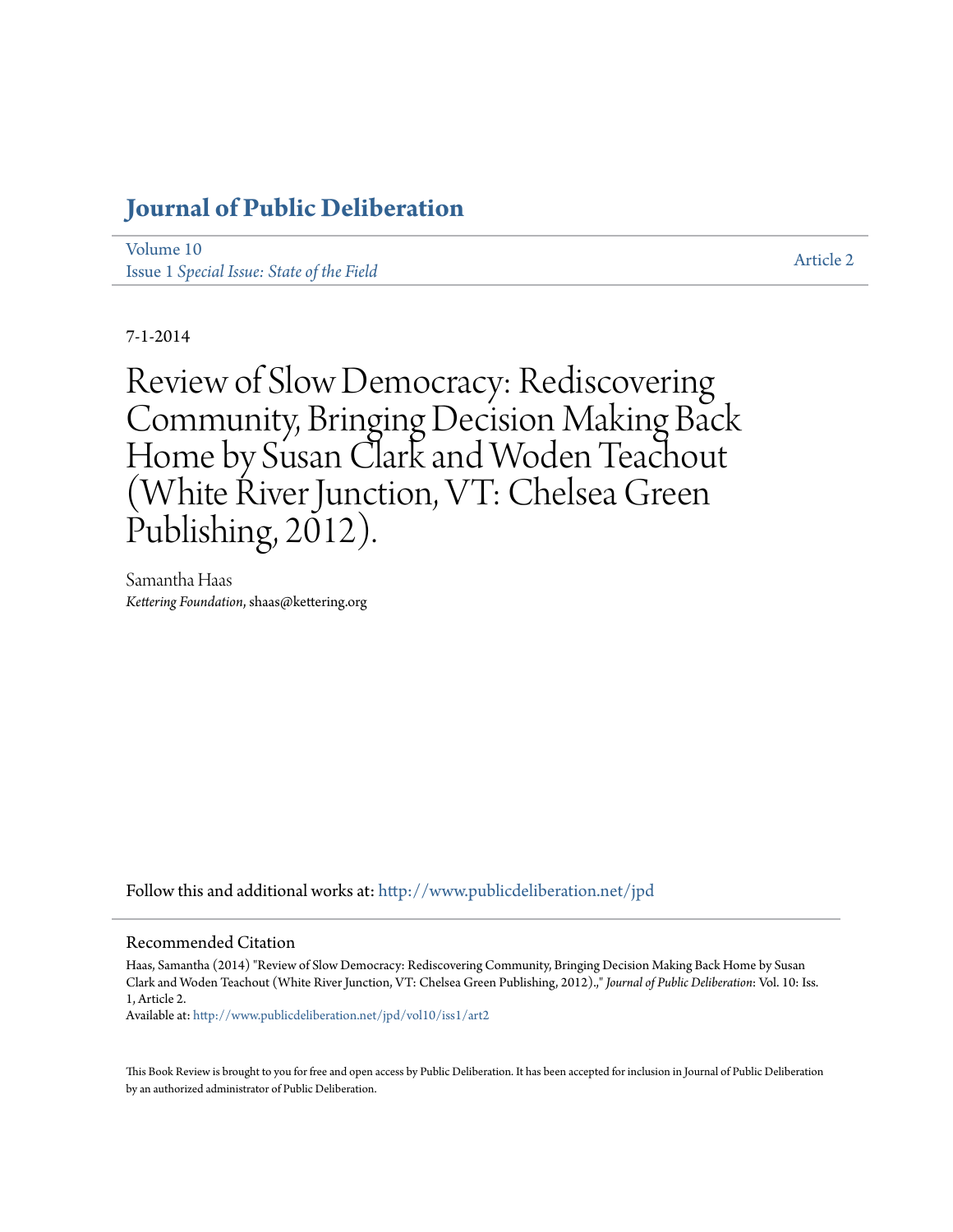Review of Slow Democracy: Rediscovering Community, Bringing Decision Making Back Home by Susan Clark and Woden Teachout (White River Junction, VT: Chelsea Green Publishing, 2012).

## **Abstract**

Review of *Slow Democracy: Rediscovering Community, Bringing Decision Making Back Home* by Susan Clark and Woden Teachout (White River Junction, VT: Chelsea Green Publishing, 2012).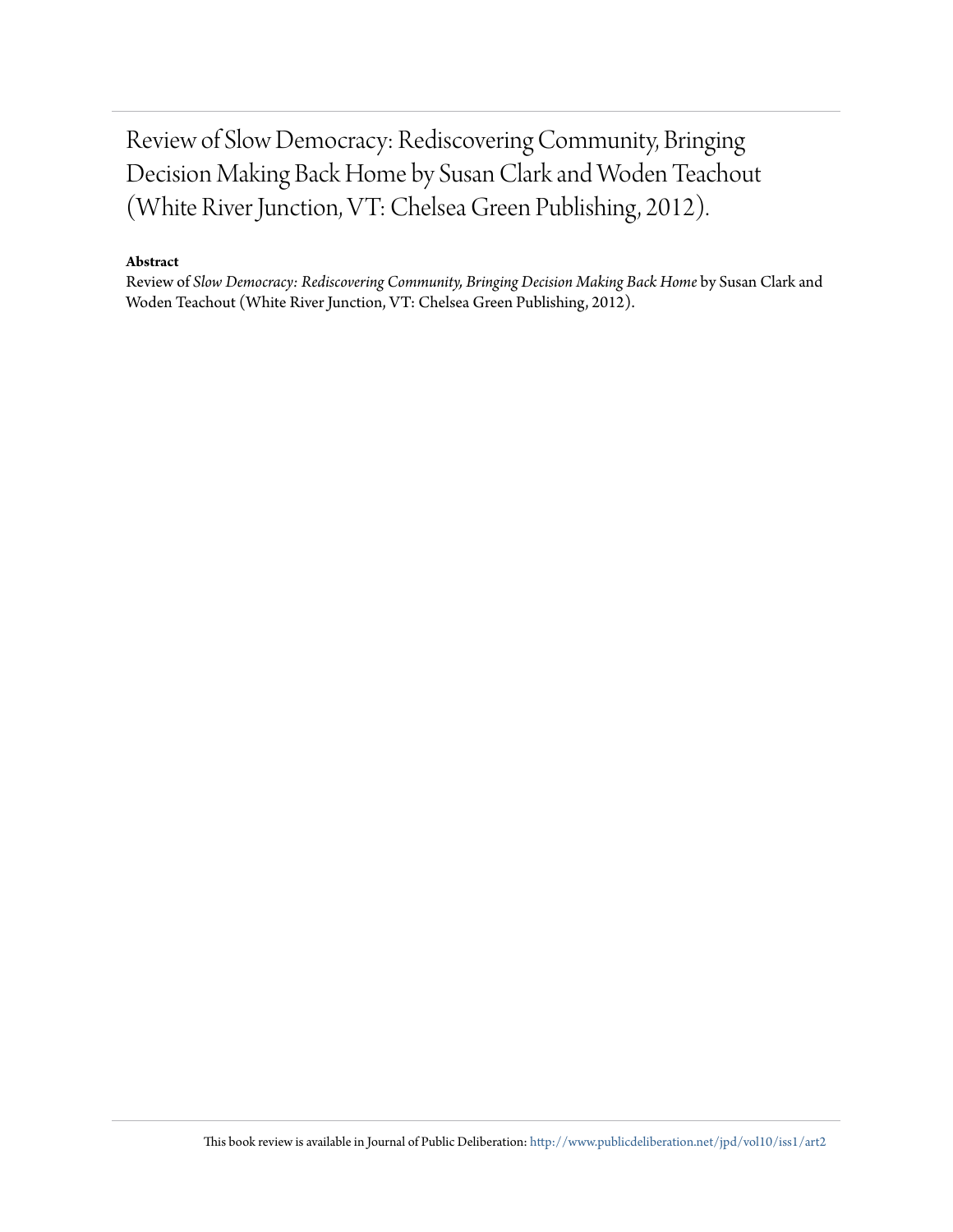*Slow Democracy: Rediscovering community, bringing decision making back home*  provides an impassioned defense of local decision making through the revitalization of deliberative processes. The concept of "slow democracy" took its cue from the slow food movement's principles of localism, community engagement, and sustainability. Susan Clark and Woden Teachout remark that it is an almost tongue-in-cheek reaction to what "fast" suggests today: "Slow democracy is not a call for longer meetings or more time between decisions. Instead it is a reminder of the care needed for full-blooded, empowered community decision making" (xxiii). The authors juxtapose how top-down forms of political decision making often replace citizen deliberations much in the same way that the fast food industry has replaced sustainable and local food systems.

Just as slow food proponents push for a more intimate knowledge of food production, slow democracy similarly pushes for more self-governing and local processes that are inclusive, deliberative, and citizen-powered. This lies in stark contrast to increasingly privatized and centralized decision making in U.S. national politics, which disempowers citizens and removes local control. Like fast food, "fast democracy" is intended to deliver a simple and easy-to-use product, but it also leaves citizens "unnourished and unsatisfied" (5).

Engaging the concept of slow democracy may require a "relearning of what democracy means" (xxvii). As the authors point out, many people have given up on the political process because of predominant ideas and myths about democracy that do not hold true at the local level. For example, too many people think that "democracy is about fighting and winning," that "talking only makes things worse," that "problems are becoming too complex for citizens to understand," and that "public participation takes too long government is too slow already" (xxvii). While overcoming these conceptions at the national level presents a nearly insurmountable task, doing so on the local level is "remarkably doable" (xxix).

Clark and Teachout point to two connected phenomena—efficiency as a "driving value" (24) and the "rise of the experts" (25)—as the primary factors that have contributed to the centralization of control and the "devaluation of local knowledge" (27). They point to communities such as Portsmouth, New Hampshire that are successfully reversing this trend and creating their own decision making processes. However, the authors are careful to clarify that slow democracy is not simply a push for local advocacy; advocacy relies on the adversarial political model, in which debate determines the winners and losers. Slow democracy has to be "more than the same old political system transposed to a community level" (57).

Deliberation, which ensures that citizens are actively involved in defining problems and solutions in their communities, is the key antidote to the "fast democracy" style of problem solving. Deliberation slows us down, inviting us to engage with each other at the value level and to step away from using shortcuts to form our opinions. Clark and Teachout paint a dreary depiction of "public hearings"—which are frequently neither public nor conducive to participants hearing each other. Instead of debating between